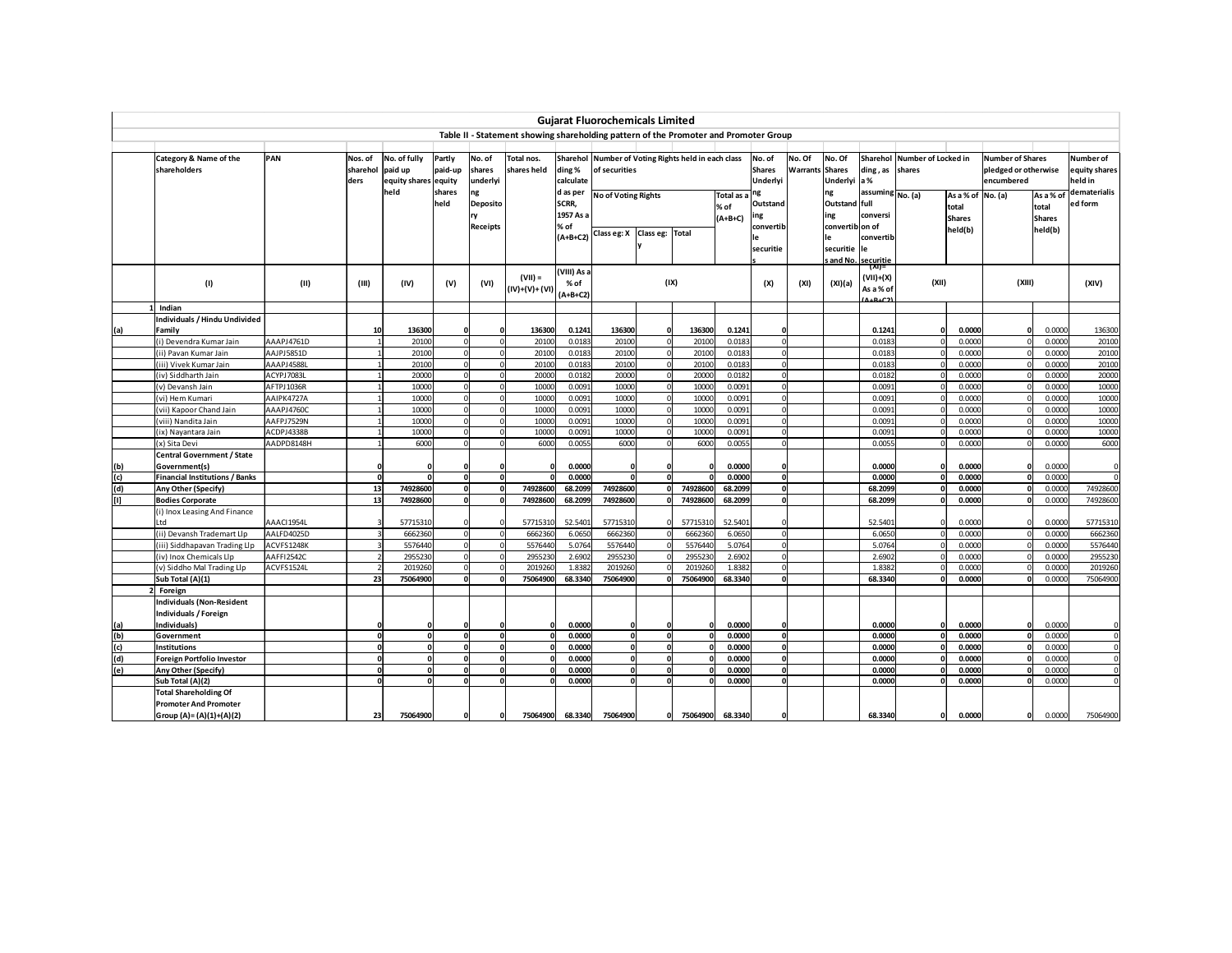|                                                                                                                                                                                                                                                                                                                                                                                                                                                                                                                                                                                                   |                                                            |                          |                             |                                                 |                          |                              |                                                                              |                                            | <b>Gujarat Fluorochemicals Limited</b> |                 |                                                           |                            |                                     |                   |                                     |                                               |                                           |                                             |                                                               |                                     |                                     |
|---------------------------------------------------------------------------------------------------------------------------------------------------------------------------------------------------------------------------------------------------------------------------------------------------------------------------------------------------------------------------------------------------------------------------------------------------------------------------------------------------------------------------------------------------------------------------------------------------|------------------------------------------------------------|--------------------------|-----------------------------|-------------------------------------------------|--------------------------|------------------------------|------------------------------------------------------------------------------|--------------------------------------------|----------------------------------------|-----------------|-----------------------------------------------------------|----------------------------|-------------------------------------|-------------------|-------------------------------------|-----------------------------------------------|-------------------------------------------|---------------------------------------------|---------------------------------------------------------------|-------------------------------------|-------------------------------------|
|                                                                                                                                                                                                                                                                                                                                                                                                                                                                                                                                                                                                   |                                                            |                          |                             |                                                 |                          |                              | Table III - Statement showing shareholding pattern of the Public shareholder |                                            |                                        |                 |                                                           |                            |                                     |                   |                                     |                                               |                                           |                                             |                                                               |                                     |                                     |
|                                                                                                                                                                                                                                                                                                                                                                                                                                                                                                                                                                                                   | Category & Name of the<br>shareholders                     | PAN                      | Nos. of<br>sharehol<br>ders | No. of fully<br>paid up<br>equity shares equity | Partly<br>paid-up        | No. of<br>shares<br>underlyi | Total nos.<br>shares held                                                    | g %<br>calculated                          | securities                             |                 | Shareholdin Number of Voting Rights held in each class of |                            | No. of<br><b>Shares</b><br>Underlyi | No. Of<br>Warrant | No. Of<br><b>Shares</b><br>Underlyi | z, as a %<br>assuming                         | Shareholdin Number of Locked in<br>shares |                                             | <b>Number of Shares</b><br>pledged or otherwise<br>encumbered |                                     | Number of<br>quity shares<br>eld in |
|                                                                                                                                                                                                                                                                                                                                                                                                                                                                                                                                                                                                   |                                                            |                          |                             | held                                            | shares<br>held           | ng<br>Deposito<br>ry         |                                                                              | as per SCRR,<br>1957 As a %<br>of (A+B+C2) | <b>No of Voting Rights</b>             |                 |                                                           | Total as a %<br>of (A+B+C) | ng<br>Outstand<br>ing               |                   | ng<br>ing                           | ull<br>Outstand conversion<br>of              | No. (a)                                   | As a % of No. (a)<br>total<br><b>Shares</b> |                                                               | As a % of<br>total<br><b>Shares</b> | dematerialis<br>ed form             |
|                                                                                                                                                                                                                                                                                                                                                                                                                                                                                                                                                                                                   |                                                            |                          |                             |                                                 |                          | <b>Receipts</b>              |                                                                              |                                            | Class eg: X                            | Class eg: Total |                                                           |                            | convertib<br>securitie              |                   | securitie                           | convertib convertible<br>securities (<br>as a |                                           | held(b)                                     |                                                               | held(b)                             |                                     |
|                                                                                                                                                                                                                                                                                                                                                                                                                                                                                                                                                                                                   | (1)                                                        | (11)                     | (III)                       | (IV)                                            | (V)                      | (VI)                         | $(VII) =$<br>(IV)+(V)+ (VI) of (A+B+C2)                                      | (VIII) As a %                              |                                        |                 | (IX)                                                      |                            | (X)                                 | (XI)              | and No.<br>(XI)(a)                  | percentage<br>(XI)=<br>(VII)+(X) As<br>a% of  | (XII)                                     |                                             | (XIII)                                                        |                                     | (XIV)                               |
|                                                                                                                                                                                                                                                                                                                                                                                                                                                                                                                                                                                                   | 1 Institutions                                             |                          |                             |                                                 |                          |                              |                                                                              |                                            |                                        |                 |                                                           |                            |                                     |                   |                                     | $ALB+C2$                                      |                                           |                                             |                                                               |                                     |                                     |
| (a)                                                                                                                                                                                                                                                                                                                                                                                                                                                                                                                                                                                               | <b>Mutual Fund</b>                                         |                          | 14                          | 3152052                                         | 0                        |                              | 3152052                                                                      | 2.8694                                     | 3152052                                |                 | 3152052                                                   | 2.8694                     |                                     |                   |                                     | 2.8694                                        | o                                         |                                             | 0 NA                                                          | <b>NA</b>                           | 3145052                             |
|                                                                                                                                                                                                                                                                                                                                                                                                                                                                                                                                                                                                   | (i) Reliance Capital Trustee Co.<br>Ltd A/C Relianceequity |                          |                             |                                                 |                          |                              |                                                                              |                                            |                                        |                 |                                                           |                            |                                     |                   |                                     |                                               |                                           |                                             |                                                               |                                     |                                     |
|                                                                                                                                                                                                                                                                                                                                                                                                                                                                                                                                                                                                   | Opportunities Fund                                         | AAATR0090B               |                             | 1516643                                         |                          |                              | 1516643                                                                      | 1.3806                                     | 1516643                                |                 | 1516643                                                   | 1.3806                     |                                     |                   |                                     | 1.3806                                        |                                           |                                             | 0 NA                                                          | NΑ                                  | 1516643                             |
| (b)                                                                                                                                                                                                                                                                                                                                                                                                                                                                                                                                                                                               | <b>Venture Capital Funds</b>                               |                          | o                           | $\mathbf{0}$                                    | $\mathbf{o}$             |                              | O                                                                            | 0.0000                                     |                                        | $\mathbf{0}$    |                                                           | 0.0000                     |                                     |                   |                                     | 0.0000                                        | ō                                         |                                             | 0 <sub>NA</sub>                                               | <b>NA</b>                           |                                     |
| (c)                                                                                                                                                                                                                                                                                                                                                                                                                                                                                                                                                                                               | <b>Alternate Investment Funds</b>                          |                          | 0                           | $\Omega$                                        | $\mathbf{0}$             |                              | $\mathbf{o}$                                                                 | 0.0000                                     |                                        | $\mathbf{0}$    | $\mathbf{0}$                                              | 0.0000                     |                                     |                   |                                     | 0.0000                                        | o                                         |                                             | 0 NA                                                          | <b>NA</b>                           |                                     |
|                                                                                                                                                                                                                                                                                                                                                                                                                                                                                                                                                                                                   | <b>Foreign Venture Capital</b>                             |                          |                             |                                                 |                          |                              |                                                                              |                                            |                                        |                 |                                                           |                            |                                     |                   |                                     |                                               |                                           |                                             |                                                               | <b>NA</b>                           |                                     |
| (d)<br>(e)                                                                                                                                                                                                                                                                                                                                                                                                                                                                                                                                                                                        | Investors<br>Foreign Portfolio Investor                    |                          | 88                          | 4562954                                         | 0                        |                              | 4562954                                                                      | 0.0000<br>4.1538                           | 4562954                                |                 | 4562954                                                   | 0.0000<br>4.1538           |                                     |                   |                                     | 0.0000<br>4.1538                              | o                                         |                                             | 0 NA<br>ONA                                                   | <b>NA</b>                           | 4562954                             |
|                                                                                                                                                                                                                                                                                                                                                                                                                                                                                                                                                                                                   | (i) Fil                                                    |                          |                             |                                                 |                          |                              |                                                                              |                                            |                                        |                 |                                                           |                            |                                     |                   |                                     |                                               |                                           |                                             |                                                               |                                     |                                     |
|                                                                                                                                                                                                                                                                                                                                                                                                                                                                                                                                                                                                   | Investments(Mauritius)Itd                                  | AAACF8751A               |                             | 1243605                                         |                          |                              | 1243605                                                                      | 1.1321                                     | 1243605                                |                 | 1243605                                                   | 1.1321                     |                                     |                   |                                     | 1.1321                                        |                                           |                                             | 0 NA                                                          | NA                                  | 124360                              |
| (f)                                                                                                                                                                                                                                                                                                                                                                                                                                                                                                                                                                                               | <b>Financial Institutions / Banks</b>                      |                          | 5                           | 87632                                           | $\mathbf{o}$             |                              | 87632                                                                        | 0.0798                                     | 87632                                  |                 | 87632                                                     | 0.0798                     |                                     |                   |                                     | 0.0798                                        | o                                         |                                             | ONA                                                           | <b>NA</b>                           | 85632                               |
| (g)                                                                                                                                                                                                                                                                                                                                                                                                                                                                                                                                                                                               | <b>Insurance Companies</b>                                 |                          | o                           | $\Omega$                                        | $\mathbf{0}$             |                              | $\Omega$                                                                     | 0.0000                                     |                                        |                 | $\Omega$                                                  | 0.0000                     |                                     |                   |                                     | 0.0000                                        | o                                         |                                             | 0 NA                                                          | <b>NA</b>                           |                                     |
|                                                                                                                                                                                                                                                                                                                                                                                                                                                                                                                                                                                                   | <b>Provident Funds/ Pension</b>                            |                          |                             |                                                 |                          |                              |                                                                              |                                            |                                        |                 |                                                           |                            |                                     |                   |                                     |                                               |                                           |                                             |                                                               |                                     |                                     |
| (h)                                                                                                                                                                                                                                                                                                                                                                                                                                                                                                                                                                                               | <b>Funds</b>                                               |                          | $\Omega$                    | n                                               | $\Omega$                 |                              |                                                                              | 0.0000                                     |                                        |                 |                                                           | 0.0000                     |                                     |                   |                                     | 0.0000                                        | o                                         |                                             | ONA                                                           | <b>NA</b>                           |                                     |
| (i)                                                                                                                                                                                                                                                                                                                                                                                                                                                                                                                                                                                               | Any Other (Specify)                                        |                          | $\mathbf{0}$                | $\Omega$                                        | $\mathbf{o}$             |                              | $\mathbf{0}$                                                                 | 0.0000                                     |                                        |                 |                                                           | 0.0000                     |                                     |                   |                                     | 0.0000                                        | $\mathbf{0}$<br>o                         |                                             | 0 NA                                                          | <b>NA</b>                           |                                     |
|                                                                                                                                                                                                                                                                                                                                                                                                                                                                                                                                                                                                   | Sub Total (B)(1)<br><b>Central Government/ State</b>       |                          | 107                         | 7802638                                         | $\mathbf{0}$             |                              | 7802638                                                                      | 7.1030                                     | 7802638                                | $\Omega$        | 7802638                                                   | 7.1030                     |                                     |                   |                                     | 7.1030                                        |                                           |                                             | 0 NA                                                          | <b>NA</b>                           | 7793638                             |
|                                                                                                                                                                                                                                                                                                                                                                                                                                                                                                                                                                                                   | Government(s)/ President of<br>2 India                     |                          |                             |                                                 |                          |                              |                                                                              |                                            |                                        |                 |                                                           |                            |                                     |                   |                                     |                                               |                                           |                                             |                                                               |                                     |                                     |
|                                                                                                                                                                                                                                                                                                                                                                                                                                                                                                                                                                                                   | <b>Central Government / State</b>                          |                          |                             |                                                 |                          |                              |                                                                              |                                            |                                        |                 |                                                           |                            |                                     |                   |                                     |                                               |                                           |                                             |                                                               |                                     |                                     |
|                                                                                                                                                                                                                                                                                                                                                                                                                                                                                                                                                                                                   | Government(s)                                              |                          |                             | 100                                             | $\Omega$                 |                              | 100                                                                          | 0.0001                                     | 100                                    |                 | 100                                                       | 0.0001                     |                                     |                   |                                     | 0.0001                                        | O                                         |                                             | 0 NA                                                          | NΑ                                  | 100                                 |
|                                                                                                                                                                                                                                                                                                                                                                                                                                                                                                                                                                                                   | Sub Total (B)(2)                                           |                          | $\mathbf{1}$                | 100                                             | $\mathbf{o}$             |                              | 100                                                                          | 0.0001                                     | 100                                    |                 | 100                                                       | 0.0001                     |                                     |                   |                                     | 0.0001                                        | o                                         |                                             | 0 NA                                                          | <b>NA</b>                           | 100                                 |
|                                                                                                                                                                                                                                                                                                                                                                                                                                                                                                                                                                                                   | 3 Non-Institutions                                         |                          |                             |                                                 |                          |                              |                                                                              |                                            |                                        |                 |                                                           |                            |                                     |                   |                                     |                                               |                                           |                                             |                                                               |                                     |                                     |
| (a)                                                                                                                                                                                                                                                                                                                                                                                                                                                                                                                                                                                               | Individuals                                                |                          |                             | $\mathbf 0$                                     | $\mathbf{0}$             |                              |                                                                              |                                            |                                        |                 |                                                           |                            |                                     |                   |                                     |                                               | $\mathbf{0}$                              |                                             | <b>NA</b>                                                     | NA                                  |                                     |
|                                                                                                                                                                                                                                                                                                                                                                                                                                                                                                                                                                                                   | i. Individual shareholders                                 |                          |                             |                                                 |                          |                              |                                                                              |                                            |                                        |                 |                                                           |                            |                                     |                   |                                     |                                               |                                           |                                             |                                                               |                                     |                                     |
|                                                                                                                                                                                                                                                                                                                                                                                                                                                                                                                                                                                                   | holding nominal share capital<br>up to Rs. 2 lakhs.        |                          | 12245                       | 8921313                                         | $\Omega$                 |                              | 8921313                                                                      | 8.1214                                     | 8921313                                | $\mathbf{0}$    | 8921313                                                   | 8.1214                     |                                     |                   |                                     | 8.1214                                        | o                                         |                                             | ONA                                                           | <b>NA</b>                           | 7685561                             |
|                                                                                                                                                                                                                                                                                                                                                                                                                                                                                                                                                                                                   | ii. Individual shareholders                                |                          |                             |                                                 |                          |                              |                                                                              |                                            |                                        |                 |                                                           |                            |                                     |                   |                                     |                                               |                                           |                                             |                                                               |                                     |                                     |
|                                                                                                                                                                                                                                                                                                                                                                                                                                                                                                                                                                                                   | holding nominal share capital                              |                          |                             |                                                 |                          |                              |                                                                              |                                            |                                        |                 |                                                           |                            |                                     |                   |                                     |                                               |                                           |                                             |                                                               |                                     |                                     |
|                                                                                                                                                                                                                                                                                                                                                                                                                                                                                                                                                                                                   | in excess of Rs. 2 lakhs.                                  |                          |                             | 3738477                                         |                          |                              | 3738477                                                                      | 3.4033                                     | 3738477                                |                 | 3738477                                                   | 3.4033                     |                                     |                   |                                     | 3.4033                                        | $\Omega$                                  |                                             | ONA                                                           | ΝA                                  | 3738477                             |
| (b)                                                                                                                                                                                                                                                                                                                                                                                                                                                                                                                                                                                               | <b>NBFCs registered with RBI</b>                           |                          | 0                           | $\Omega$                                        | 0                        | 0                            | $\mathbf 0$                                                                  | 0.0000                                     |                                        | $\mathbf{o}$    | $\mathbf 0$                                               | 0.0000                     | $\Omega$                            |                   |                                     | 0.0000                                        | $\circ$                                   |                                             | 0 NA                                                          | <b>NA</b>                           |                                     |
| (c)                                                                                                                                                                                                                                                                                                                                                                                                                                                                                                                                                                                               | <b>Employee Trusts</b>                                     |                          | ol                          | $\Omega$                                        | $\mathbf{o}$             |                              | 0                                                                            | 0.0000                                     |                                        |                 | $\Omega$                                                  | 0.0000                     |                                     |                   |                                     | 0.0000                                        | o                                         |                                             | 0 NA                                                          | <b>NA</b>                           |                                     |
|                                                                                                                                                                                                                                                                                                                                                                                                                                                                                                                                                                                                   | Overseas                                                   |                          |                             |                                                 |                          |                              |                                                                              |                                            |                                        |                 |                                                           |                            |                                     |                   |                                     |                                               |                                           |                                             |                                                               |                                     |                                     |
|                                                                                                                                                                                                                                                                                                                                                                                                                                                                                                                                                                                                   | <b>Depositories</b> (holding DRs)                          |                          |                             |                                                 |                          |                              |                                                                              |                                            |                                        |                 |                                                           |                            |                                     |                   |                                     |                                               |                                           |                                             |                                                               |                                     |                                     |
| (d)                                                                                                                                                                                                                                                                                                                                                                                                                                                                                                                                                                                               | (balancing figure)                                         |                          |                             |                                                 |                          |                              | 14322572                                                                     | 0.0000                                     | 14322572                               |                 | 14322572                                                  | 0.0000                     |                                     |                   |                                     | 0.0000                                        | o                                         |                                             | ONA                                                           | <b>NA</b>                           |                                     |
| (e)<br>$[1]$                                                                                                                                                                                                                                                                                                                                                                                                                                                                                                                                                                                      | Any Other (Specify)<br><b>Trusts</b>                       |                          | 1313<br>$\mathbf{1}$        | 14322572<br>150                                 | 0 <br><sub>o</sub>       | Ō                            | 150                                                                          | 13.0383<br>0.0001                          | 150                                    | 0<br>$\Omega$   | 150                                                       | 13.0383<br>0.0001          |                                     |                   |                                     | 13.0383<br>0.0001                             | $\mathbf{0}$                              |                                             | 0 <sub>NA</sub><br>0 NA                                       | <b>NA</b><br><b>NA</b>              | 14091572<br>150                     |
| $[1]$                                                                                                                                                                                                                                                                                                                                                                                                                                                                                                                                                                                             | <b>Foreign Nationals</b>                                   |                          | $1\overline{ }$             | 334                                             | 0                        | n                            | 334                                                                          | 0.0003                                     | 334                                    | $\mathbf{0}$    | 334                                                       | 0.0003                     |                                     |                   |                                     | 0.0003                                        | o                                         |                                             | <b>O</b> NA                                                   | <b>NA</b>                           | 334                                 |
| $[III] \centering% \subfloat[\centering]{{\includegraphics[width=0.28\textwidth]{figs-pr2.png}}% \qquad \subfloat[\centering]{{\includegraphics[width=0.28\textwidth]{figs-pr2.png}}% \qquad \subfloat[\centering]{{\includegraphics[width=0.28\textwidth]{figs-pr2.png}}% \qquad \subfloat[\centering]{{\includegraphics[width=0.28\textwidth]{figs-pr2.png}}% \qquad \subfloat[\centering]{{\includegraphics[width=0.28\textwidth]{figs-pr2.png}}% \qquad \subfloat[\centering]{{\includegraphics[width=0.28\textwidth]{figs-pr2.png}}% \qquad \subfloat[\centering]{{\includegraphics[width=0$ | <b>Hindu Undivided Family</b>                              |                          | 392                         | 2597436                                         | $\mathbf{o}$             |                              | 2597436                                                                      | 2.3645                                     | 2597436                                | $\mathbf 0$     | 2597436                                                   | 2.3645                     |                                     |                   |                                     | 2.3645                                        | o                                         |                                             | 0 NA                                                          | <b>NA</b>                           | 2597436                             |
| [IV]                                                                                                                                                                                                                                                                                                                                                                                                                                                                                                                                                                                              | <b>Foreign Companies</b>                                   |                          | $\mathbf{1}$                | 2000                                            | $\mathbf{o}$             |                              | 2000                                                                         | 0.0018                                     | 2000                                   | $\Omega$        | 2000                                                      | 0.0018                     |                                     |                   |                                     | 0.0018                                        | o                                         |                                             | 0 NA                                                          | <b>NA</b>                           |                                     |
|                                                                                                                                                                                                                                                                                                                                                                                                                                                                                                                                                                                                   | Non Resident Indians (Non                                  |                          |                             |                                                 |                          |                              |                                                                              |                                            |                                        |                 |                                                           |                            |                                     |                   |                                     |                                               |                                           |                                             |                                                               |                                     |                                     |
| [V]                                                                                                                                                                                                                                                                                                                                                                                                                                                                                                                                                                                               | Repat)                                                     |                          | 118                         | 460752                                          |                          |                              | 460752                                                                       | 0.4194                                     | 460752                                 |                 | 460752                                                    | 0.4194                     |                                     |                   |                                     | 0.4194                                        |                                           |                                             | 0 NA                                                          | <b>NA</b>                           | 277752                              |
| [V1]                                                                                                                                                                                                                                                                                                                                                                                                                                                                                                                                                                                              | Non Resident Indians (Repat)                               |                          | 148                         | 186002                                          | $\mathbf{0}$             |                              | 186002                                                                       | 0.1693                                     | 186002                                 |                 | 186002                                                    | 0.1693                     |                                     |                   |                                     | 0.1693                                        | o                                         |                                             | 0 NA                                                          | <b>NA</b>                           | 184002                              |
| [VII]                                                                                                                                                                                                                                                                                                                                                                                                                                                                                                                                                                                             | <b>Clearing Member</b>                                     |                          | 164                         | 228908                                          | 0                        |                              | 228908                                                                       | 0.2084                                     | 228908                                 | $\mathbf{0}$    | 228908                                                    | 0.2084                     | $\Omega$                            |                   |                                     | 0.2084                                        | $\mathbf{0}$                              |                                             | 0 NA                                                          | <b>NA</b>                           | 228908                              |
| [VIII]                                                                                                                                                                                                                                                                                                                                                                                                                                                                                                                                                                                            | <b>Bodies Corporate</b>                                    |                          | 488                         | 10846990                                        | <sub>o</sub>             | ol                           | 10846990                                                                     | 9.8744                                     | 10846990                               | $\mathbf{0}$    | 10846990                                                  | 9.8744                     | $\Omega$                            |                   |                                     | 9.8744                                        | o                                         |                                             | 0 <sub>NA</sub>                                               | <b>NA</b>                           | 10802990                            |
|                                                                                                                                                                                                                                                                                                                                                                                                                                                                                                                                                                                                   | (i) Aadi Financial Advisors Llp                            | AARFA5161F<br>AAACH0092G |                             | 1255831<br>1113475                              | $\Omega$<br>$\mathbf{0}$ |                              | 1255831<br>1113475                                                           | 1.1432<br>1.0136                           | 125583<br>111347                       |                 | 125583:<br>1113475                                        | 1.143<br>1.0136            |                                     |                   |                                     | 1.1432<br>1.0136                              | $\Omega$                                  |                                             | 0 NA<br>0 <sub>NA</sub>                                       | NA<br><b>NA</b>                     | 125583<br>111347                    |
|                                                                                                                                                                                                                                                                                                                                                                                                                                                                                                                                                                                                   | (ii) Hotz Industries Ltd<br>Sub Total (B)(3)               |                          | 13564                       | 26982362                                        | $\mathbf{o}$             | $\mathbf{0}$                 | 26982362                                                                     | 24.5629                                    | 26982362                               | $\mathbf{0}$    | 26982362                                                  | 24.5629                    | $\Omega$                            |                   |                                     | 24.5629                                       | $\circ$                                   |                                             | 0 <sub>NA</sub>                                               | <b>NA</b>                           | 25515610                            |
|                                                                                                                                                                                                                                                                                                                                                                                                                                                                                                                                                                                                   | <b>Total Public Shareholding (B)=</b>                      |                          |                             |                                                 |                          |                              |                                                                              |                                            |                                        |                 |                                                           |                            |                                     |                   |                                     |                                               |                                           |                                             |                                                               |                                     |                                     |
|                                                                                                                                                                                                                                                                                                                                                                                                                                                                                                                                                                                                   | $(B)(1)+(B)(2)+(B)(3)$                                     |                          | 13672                       | 34785100                                        |                          |                              | 34785100                                                                     | 31.6660                                    | 34785100                               | 0               | 34785100                                                  | 31.6660                    |                                     |                   |                                     | 31.6660                                       | o                                         |                                             | ONA                                                           | <b>NA</b>                           | 33309348                            |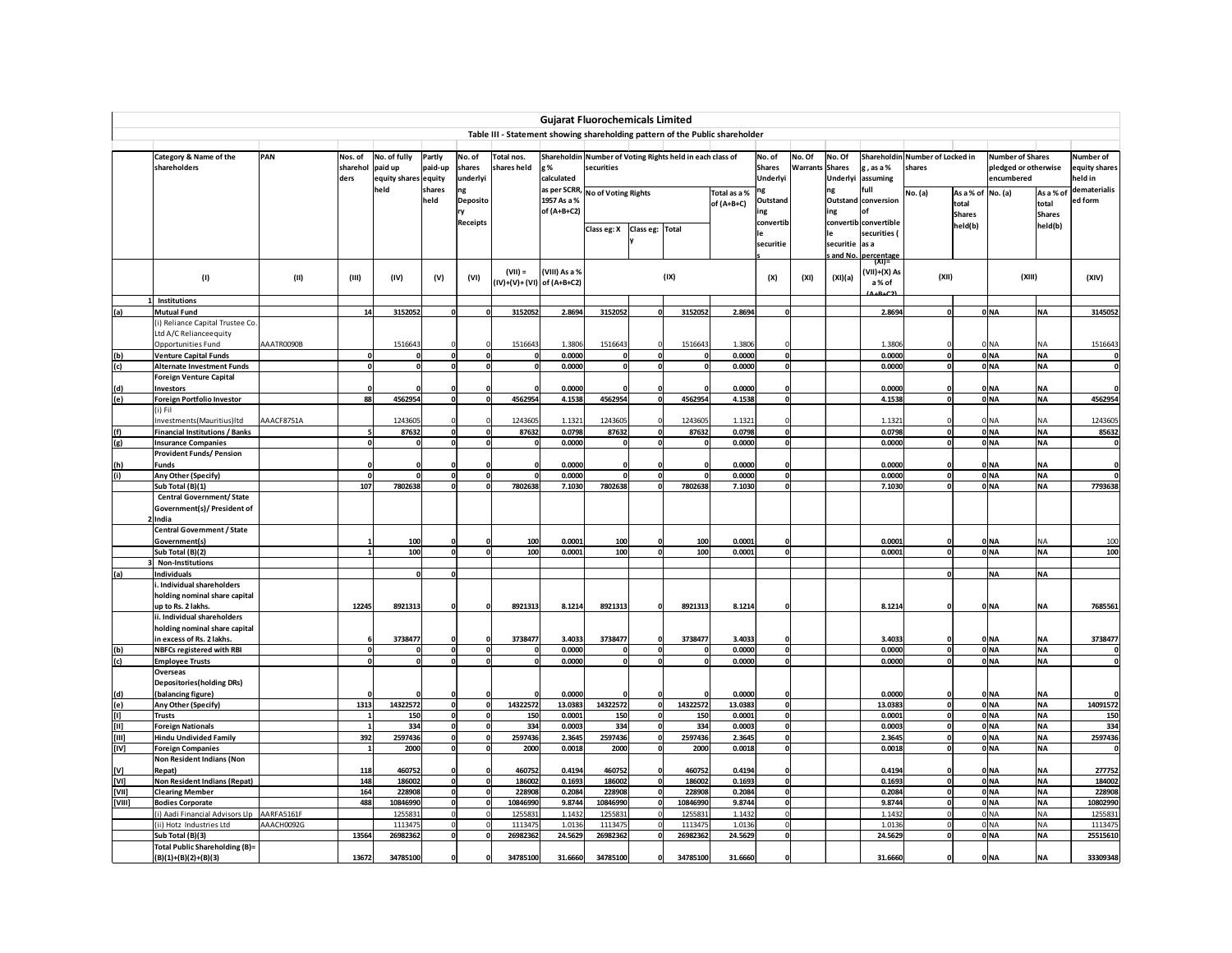|                                |      |                  |                      |         |                                                                                               |                               | <b>Gujarat Fluorochemicals Limited</b>        |                           |                     |      |            |                  |                        |                         |                             |                              |                   |                         |               |                        |
|--------------------------------|------|------------------|----------------------|---------|-----------------------------------------------------------------------------------------------|-------------------------------|-----------------------------------------------|---------------------------|---------------------|------|------------|------------------|------------------------|-------------------------|-----------------------------|------------------------------|-------------------|-------------------------|---------------|------------------------|
|                                |      |                  |                      |         | Table IV - Statement showing shareholding pattern of the Non Promoter- Non Public shareholder |                               |                                               |                           |                     |      |            |                  |                        |                         |                             |                              |                   |                         |               |                        |
|                                |      |                  |                      |         |                                                                                               |                               |                                               |                           |                     |      |            |                  |                        |                         |                             |                              |                   |                         |               |                        |
| Category & Name of the         | PAN  | Nos. of          | No. of fully         | Partly  | No. of shares Total nos.                                                                      |                               | Sharehol Number of Voting Rights held in each |                           |                     |      |            | No. of           | No. Of                 | No. Of                  |                             | Sharehol Number of Locked in |                   | <b>Number of Shares</b> |               | Number of              |
| shareholders                   |      | sharehol paid up |                      | paid-up | underlying                                                                                    | shares held                   | ding %                                        | class of securities       |                     |      |            | <b>Shares</b>    | <b>Warrants Shares</b> |                         | ding, as shares             |                              |                   | pledged or otherwise    |               | equity shares          |
|                                |      | ders             | equity shares equity |         | Depository                                                                                    |                               | calculate                                     |                           |                     |      |            | Underlyi         |                        | Underlyi a %            |                             |                              |                   | lencumbered             |               | held in                |
|                                |      |                  | held                 | shares  | Receipts                                                                                      |                               | d as per                                      |                           | No of Voting Rights |      | Total as a |                  |                        |                         | assuming No. (a)            |                              | As a % of No. (a) |                         |               | As a % of dematerialis |
|                                |      |                  |                      | held    |                                                                                               |                               | SCRR,                                         |                           |                     |      | % of       | Outstand         |                        | Outstand full           |                             |                              | total             |                         | total         | ed form                |
|                                |      |                  |                      |         |                                                                                               |                               | 1957 As a<br>% of                             |                           |                     |      | $(A+B+C)$  | ing<br>convertib |                        | ling<br>convertib on of | conversi                    |                              | <b>Shares</b>     |                         | <b>Shares</b> |                        |
|                                |      |                  |                      |         |                                                                                               |                               | $(A+B+C2)$                                    | Class eg: Class eg: Total |                     |      |            |                  |                        |                         | convertib                   |                              | held(b)           |                         | held(b)       |                        |
|                                |      |                  |                      |         |                                                                                               |                               |                                               |                           |                     |      |            | securitie        |                        | securitie lle           |                             |                              |                   |                         |               |                        |
|                                |      |                  |                      |         |                                                                                               |                               |                                               |                           |                     |      |            |                  |                        |                         | s and No. securitie         |                              |                   |                         |               |                        |
|                                |      |                  |                      |         |                                                                                               |                               | (VIII) As a                                   |                           |                     |      |            |                  |                        |                         | ⊺(XI)≡                      |                              |                   |                         |               |                        |
| (1)                            | (11) | (III)            | (IV)                 | (V)     | (VI)                                                                                          | $(VII) =$                     |                                               |                           |                     | (IX) |            | (X)              | (XI)                   | (XI)(a)                 | $(VII)+(X)$                 | (XII)                        |                   | (XIII)                  |               | (XIV)                  |
|                                |      |                  |                      |         |                                                                                               | $ (IV)+(V)+(VI) $ $(A+B+C2) $ |                                               |                           |                     |      |            |                  |                        |                         | As a % of<br><b>ALBLC21</b> |                              |                   |                         |               |                        |
| <b>Custodian/DR Holder</b>     |      |                  |                      |         |                                                                                               |                               | 0.0000                                        |                           |                     |      | 0.0000     |                  |                        |                         | 0.0000                      |                              | 0.0000 NA         |                         | <b>NA</b>     |                        |
| <b>Employee Benefit Trust</b>  |      |                  |                      |         |                                                                                               |                               |                                               |                           |                     |      |            |                  |                        |                         |                             |                              |                   |                         |               |                        |
| (under SEBI (Share based       |      |                  |                      |         |                                                                                               |                               |                                               |                           |                     |      |            |                  |                        |                         |                             |                              |                   |                         |               |                        |
| <b>Employee Benefit)</b>       |      |                  |                      |         |                                                                                               |                               |                                               |                           |                     |      |            |                  |                        |                         |                             |                              |                   |                         |               |                        |
| 2 Regulations, 2014)           |      |                  |                      |         |                                                                                               |                               | 0.0000                                        |                           |                     |      | 0.0000     |                  |                        |                         | 0.0000                      |                              | 0.0000 NA         |                         | <b>NA</b>     |                        |
| <b>Total Non-Promoter- Non</b> |      |                  |                      |         |                                                                                               |                               |                                               |                           |                     |      |            |                  |                        |                         |                             |                              |                   |                         |               |                        |
| Public Shareholding (C)=       |      |                  |                      |         |                                                                                               |                               |                                               |                           |                     |      |            |                  |                        |                         |                             |                              |                   |                         |               |                        |
| $(C)(1)+(C)(2)$                |      |                  |                      |         |                                                                                               |                               | 0.0000                                        |                           |                     |      | 0.0000     |                  |                        |                         | 0.0000                      | n                            | 0.0000 NA         |                         | <b>NA</b>     |                        |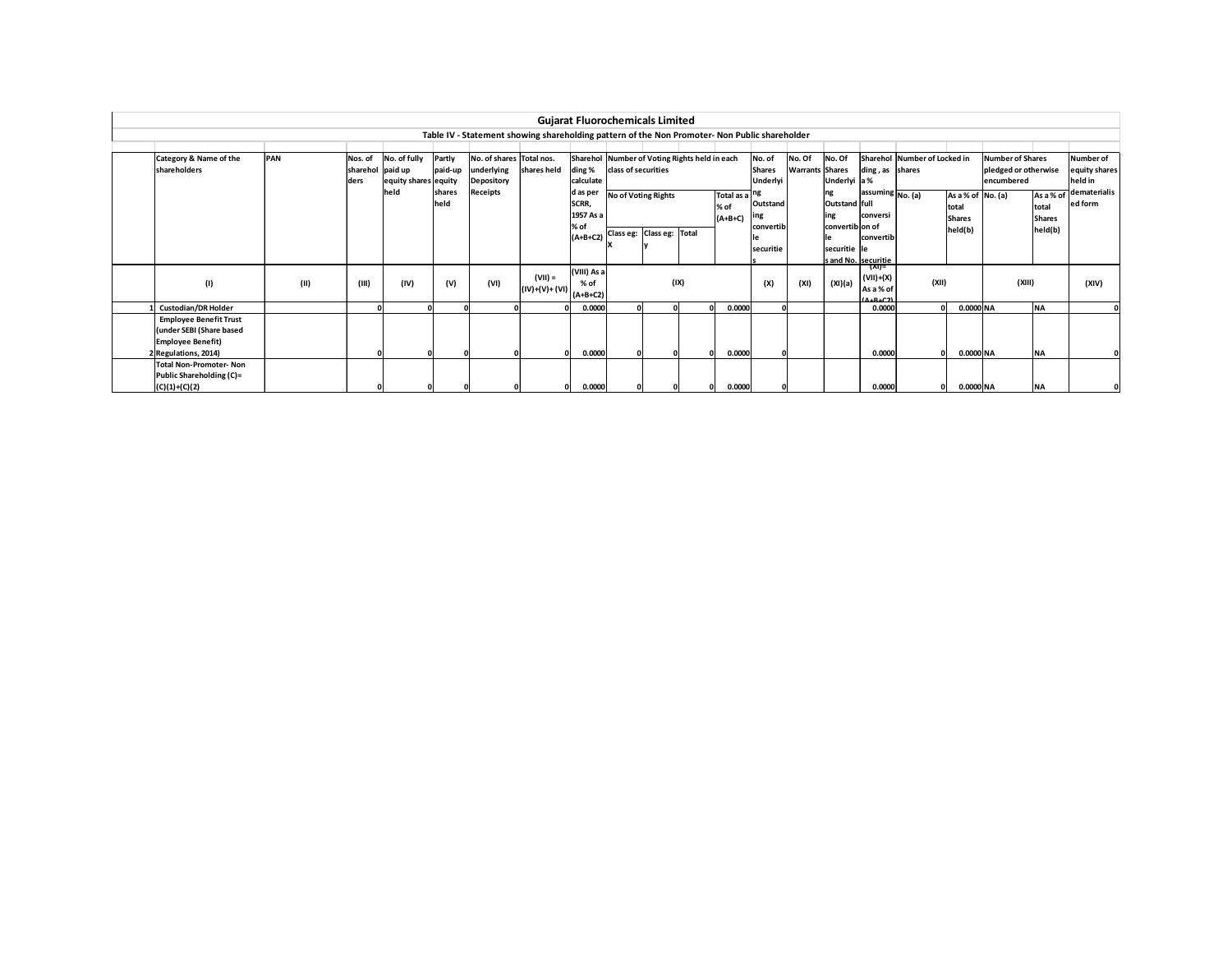|            |                        | Annexure to Table II- Details of Shares which remain unclaimed for Promoter & Promoter Group |                                |                               |
|------------|------------------------|----------------------------------------------------------------------------------------------|--------------------------------|-------------------------------|
|            |                        |                                                                                              |                                |                               |
|            |                        | Details of Shares which remain unclaimed for Promoter & Promoter Group                       |                                |                               |
|            |                        |                                                                                              |                                | Disclosure of notes on shares |
|            |                        | Outstanding shares held in demat                                                             |                                | lwhich remain unclaimed for   |
| Serial No. | Number of shareholders | or unclaimed suspense account                                                                | voting rights which are frozen | public shareholders           |
|            |                        |                                                                                              |                                |                               |
|            |                        | <b>NIL</b>                                                                                   |                                |                               |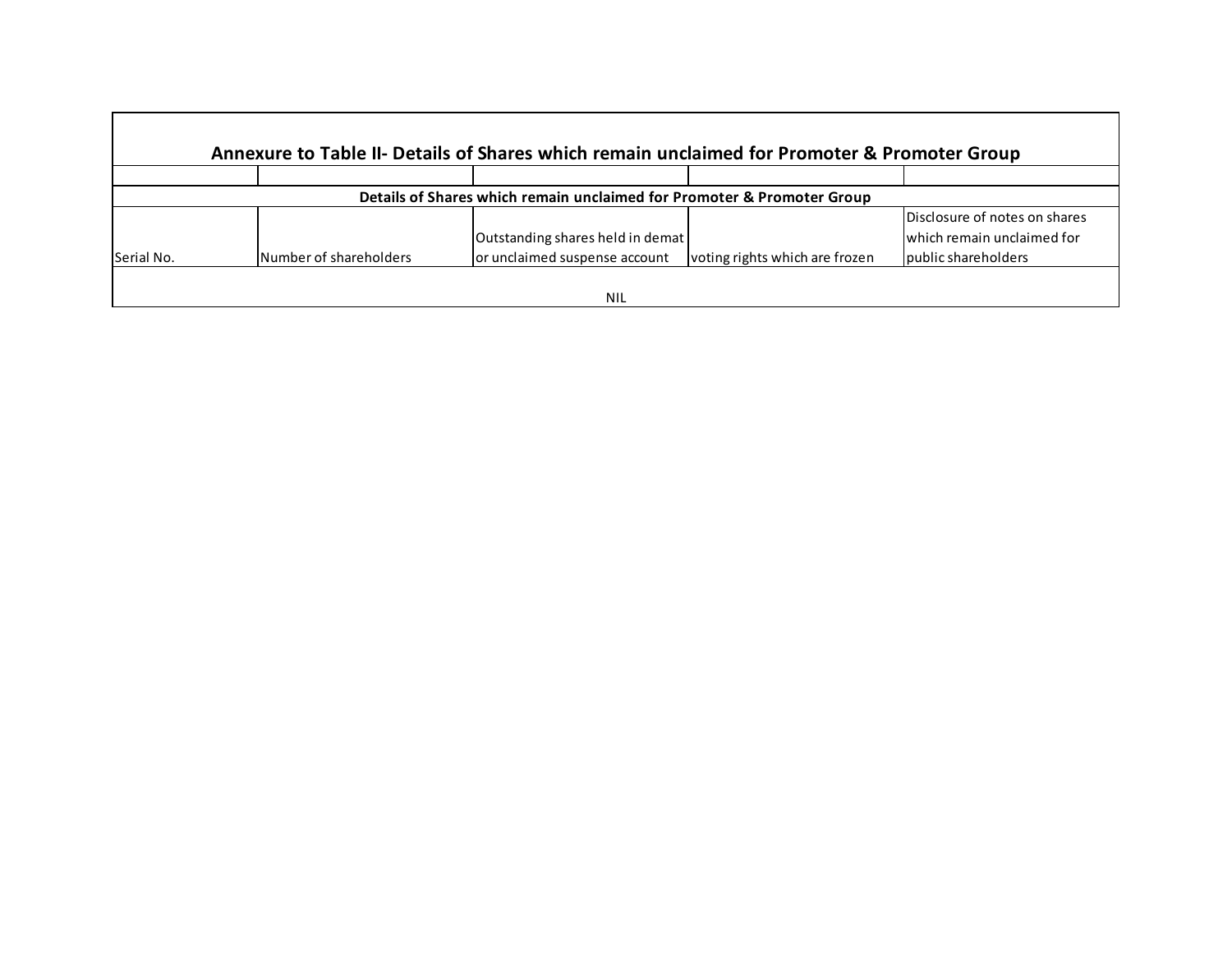| Annexure to Table III- A- Details of the shareholders acting as persons in Concert for Public |              |                                                                            |  |  |  |  |  |
|-----------------------------------------------------------------------------------------------|--------------|----------------------------------------------------------------------------|--|--|--|--|--|
|                                                                                               |              |                                                                            |  |  |  |  |  |
|                                                                                               |              |                                                                            |  |  |  |  |  |
| Name of the PAC                                                                               | No of Shares | Percentage of shareholding by PAC                                          |  |  |  |  |  |
|                                                                                               |              |                                                                            |  |  |  |  |  |
|                                                                                               |              | Details of the shareholders acting as persons in Concert for Public<br>NIL |  |  |  |  |  |